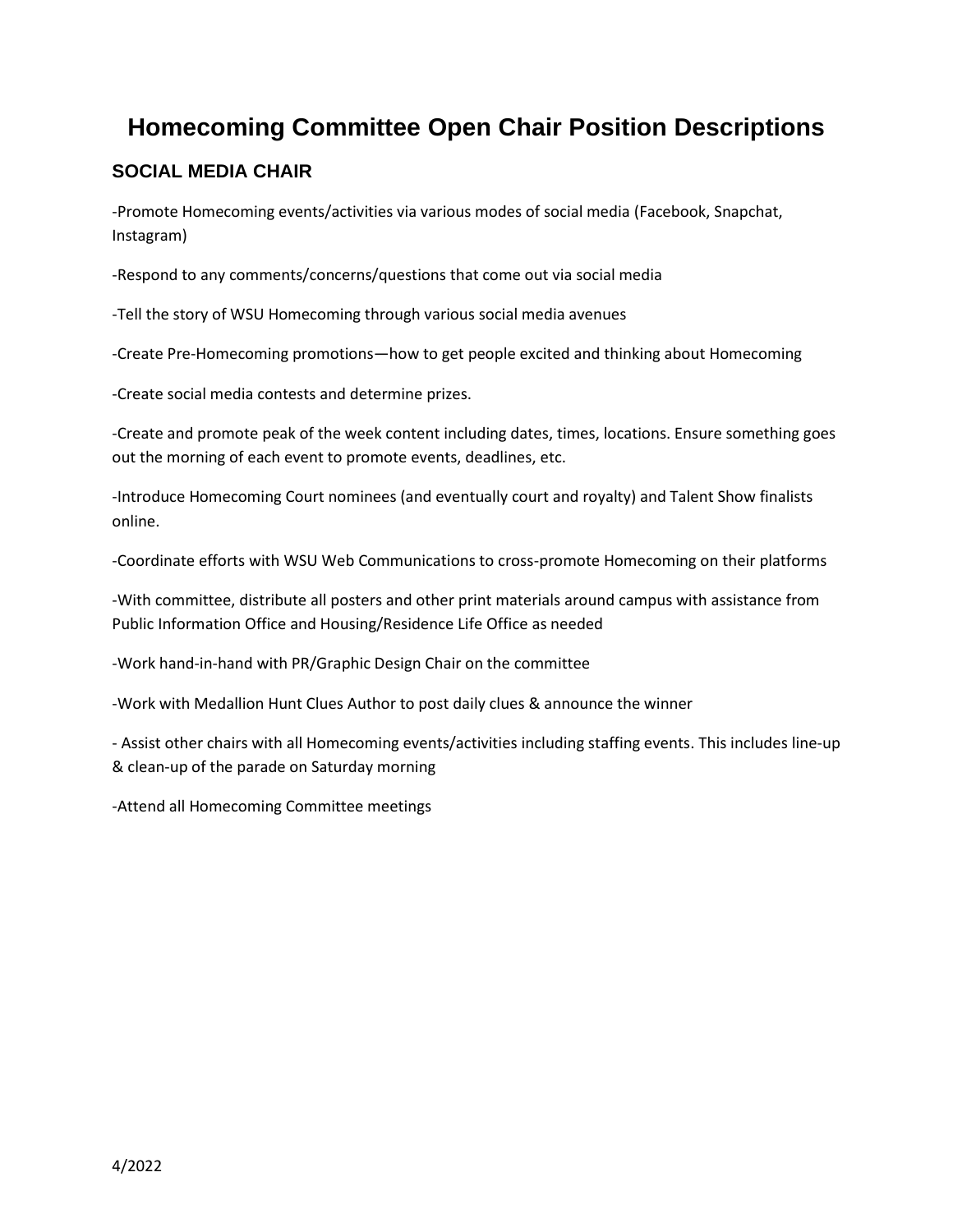### **OFFICIAL HOMECOMING MERCHANDISE SALES**

-Work with the Committee to determine what type of merchandise to sell to promote Homecoming (tshirts, bags, water bottles, etc.)

-Plan and promote pre-sales (dates/times/locations of on-site sales and online)

-Work with PR/Graphics chair and Social Media chair to promote sales; work with committee to hang posters/fliers around campus to promote sales

-With the Student Chair, create schedule and make sure it is staffed for all in-person sales

-Create to-do checklist for what people need to know/do for sales

-Create sales slips to collect all info needed

-Verify sales and payments after each day of sales and enter into a master spreadsheet. Ensure everything is accurate (sizes, numbers, etc.)

-Work hand-in-hand with Tracy Rahim (Homecoming Advisor) to ensure accuracy and accountability of sales

-Handle all payments to deposit at the Warrior Hub Cashier;

-Determine distribution of shirts and other merchandise and make contact with people who ordered them to pick them up during scheduled Homecoming events. When shirts are to be distributed, send emails/texts to all people who purchased them letting them know when/where they can pick their shirt up at the various HC events during HC Week. Make sure the master list of sales is with the shirts and people cross them off when being picked up.

-Work hand-in-hand with the Student Homecoming Committee Chair & Advisor

- Assist other chairs with all Homecoming events/activities including staffing events. This includes line-up & clean-up of the parade on Saturday morning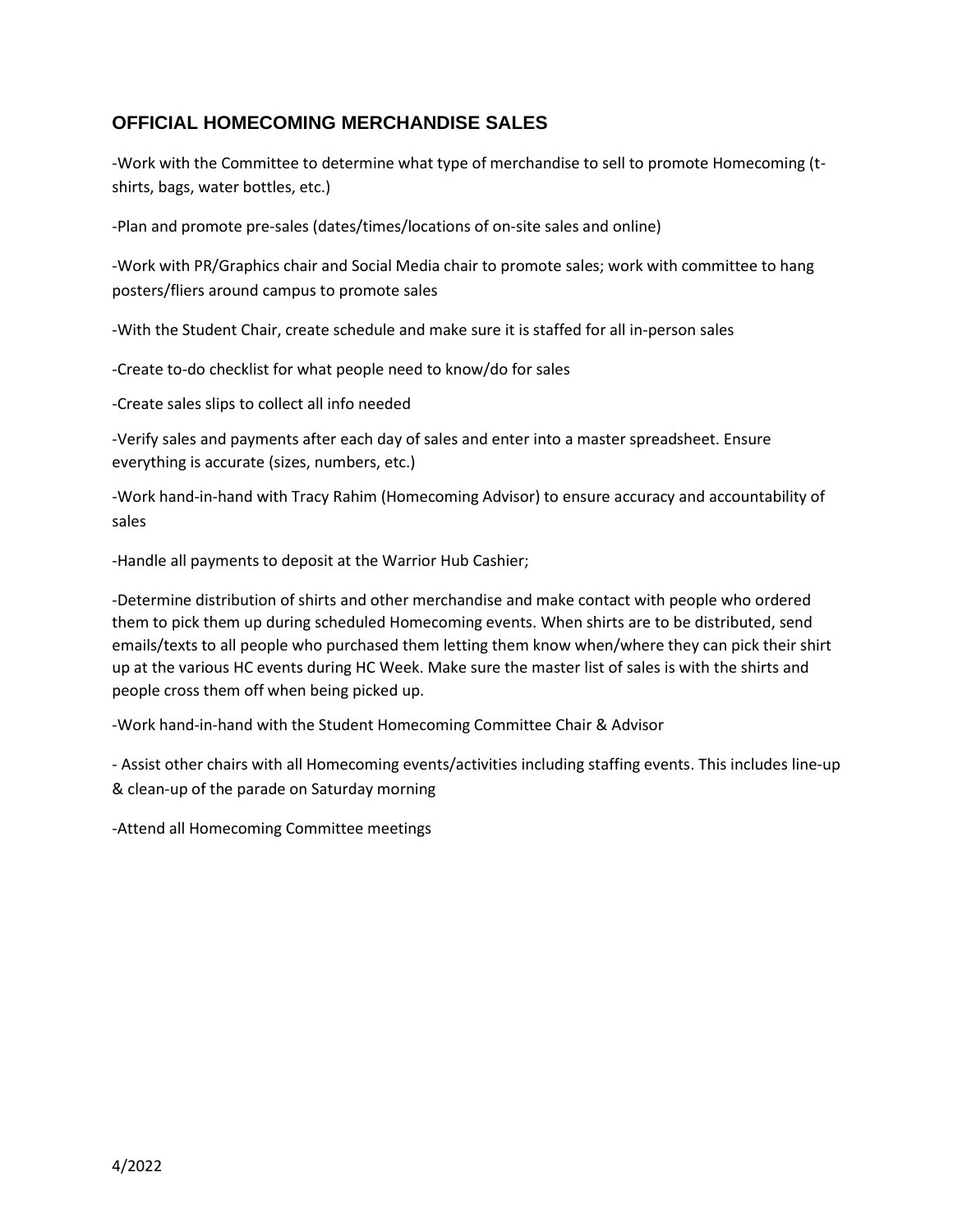#### **ROYALTY CHAIR**

-With advisor and IPAR Department, coordinate Homecoming Court online election process

-Communicate with clubs/organizations and residence halls about Homecoming Court nominations including at the New Student Orientation Week Club Fair in August

-Work with PR/Graphics Chair & Social Media Chair to creatively promote nominations and elections

-Communicate with all applicants and Homecoming Court regarding the process and the Court responsibilities throughout Homecoming Week

-With the Talent Show Chair, contact all Homecoming Court winners and their families of the results. For the court, communicate expectations, timelines, responsibilities, etc. with regards to coronation.

-Create display boards to help promote elections and coronation for Main Campus and West Campus (update with final court and royalty after coronation).

-Work hand-in-hand with Talent Show Chair to ensure seamless pre-planning and logistical implementation of event.

-Create and coordinate the Homecoming Court coronation ceremony using some input from the Homecoming Court members.

-Decide on décor, prizes, ceremonial items, emcees (typically the past royalty)

- Order tiara/crowns, sashes, decorations, flower bouquet (if applicable), corsages, boutonnieres

-With the Talent Show Chair, write the script and work with talent show participants to fit them into the line-up.

-Ensure Court and Royalty are at all required events (unless excused for class). Accompany them in the Homecoming Parade so they have help and decorate the vehicle that will carry their supplies.

-With committee, distribute all posters and other print materials around campus with assistance from Public Information Office and Housing/Residence Life Office as needed

- Assist other chairs with all Homecoming events/activities including staffing events. This includes line-up & clean-up of the parade on Saturday morning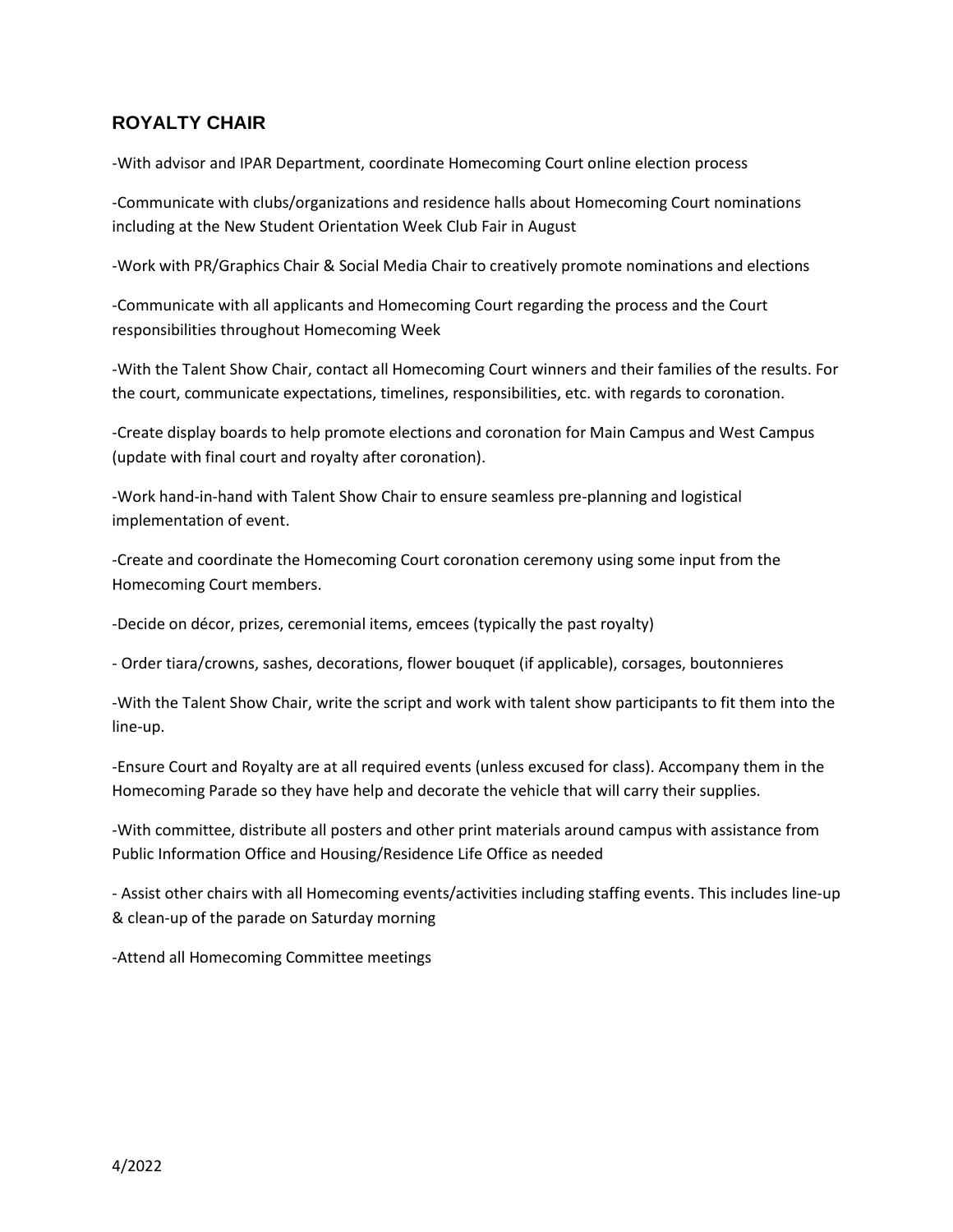#### **"WINONA STATE'S GOT TALENT" SHOW CHAIR**

- Schedule and conduct auditions for the Talent Show including finding judges, determining criteria for judging, and promoting audition registrations. Communicate with all participants about details/logistics.

-Create and coordinate the Homecoming Court coronation ceremony using some input from the Homecoming Court members.

-Decide on décor, prizes for talent show winners, ceremonial items, emcees (typically the past royalty)

- Order tiara/crowns, sashes, decorations, flower bouquet (if applicable), corsages, boutonnieres

-With the Elections & Coronation Chair, write the script and work with talent show participants to fit them into the line-up.

-Coordinate all logistics necessarily for both the ceremony and entertainment (i.e., sound with TLT, etc.)

-Coordinate rehearsal. Make sure emcees, talent show participants, and all court members are present

-Find additional volunteers outside of Committee members to help decorate, tear down, pass out programs, help behind stage

-With committee, distribute all posters and other print materials around campus with assistance from Public Information Office and Housing/Residence Life Office as needed

- Assist other chairs with all Homecoming events/activities including staffing events. This includes line-up & clean-up of the parade on Saturday morning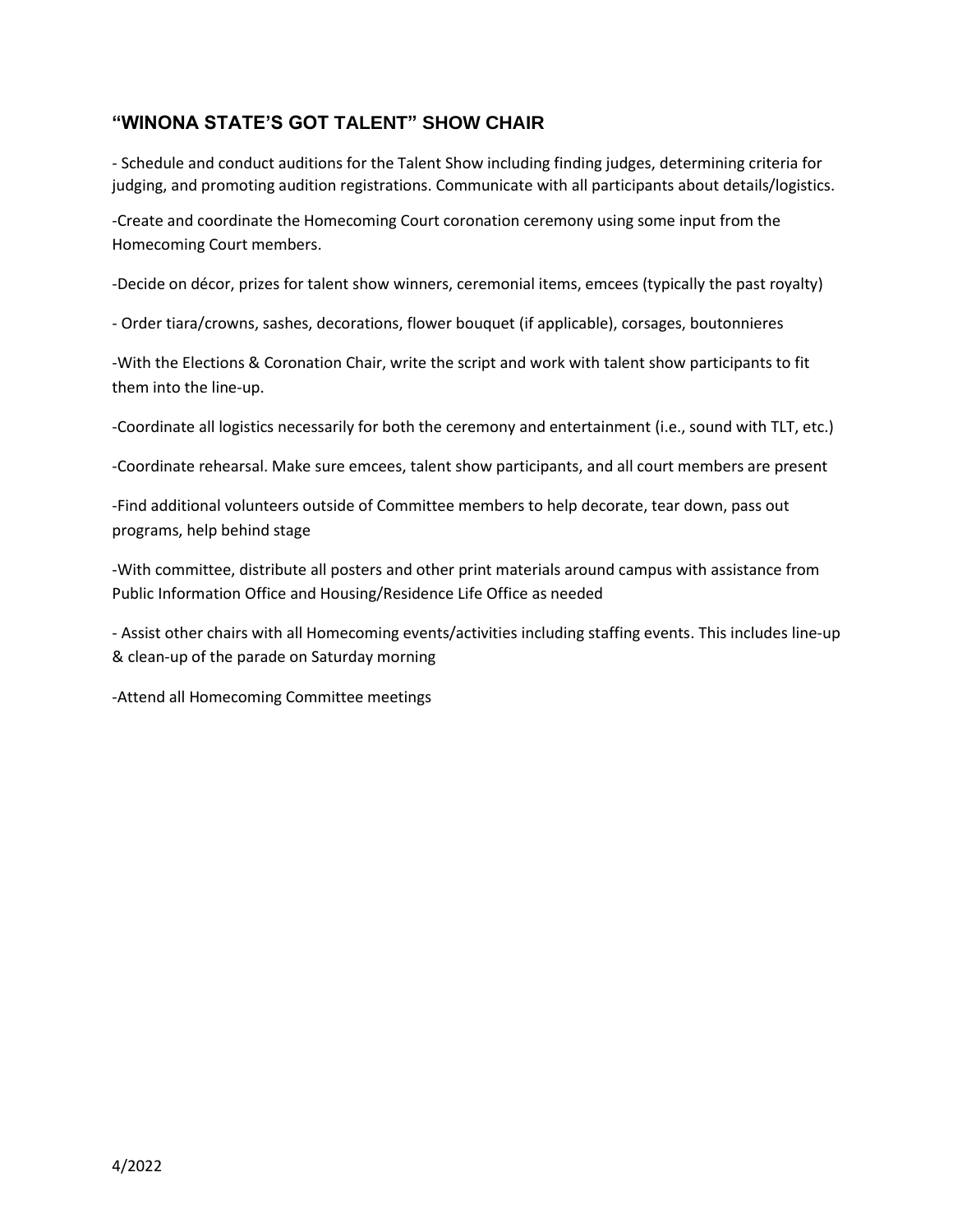### **SPIRIT WEEK CO-CHAIRS (There are 2 co-chairs)**

-Each Spirit Week Chair is responsible for planning and executing 2 events during Spirit Week in coordination with each other.

-Create, plan and execute a wide variety of activities/events to help promote Homecoming before Homecoming Week and daily throughout the week, incorporating the theme as much as possible

-Examples may include: sidewalk decorating contest, hands-on activities, movies, contests, performances, etc.

-Work with Social Media and Graphics/PR Chairs to ensure events are widely marketed.

-Ensure all supplies, prizes, and logistics are secured for each activity throughout the week including facility reservations, sound if necessary, tables/chairs, etc.

-With the Student Chair, schedule all work/volunteer shifts and ensure that everyone knows what they are doing.

-With committee, distribute all posters and other print materials around campus with assistance from Public Information Office and Housing/Residence Life Office as needed

- Assist other chairs with all Homecoming events/activities including staffing events. This includes line-up & clean-up of the parade on Saturday morning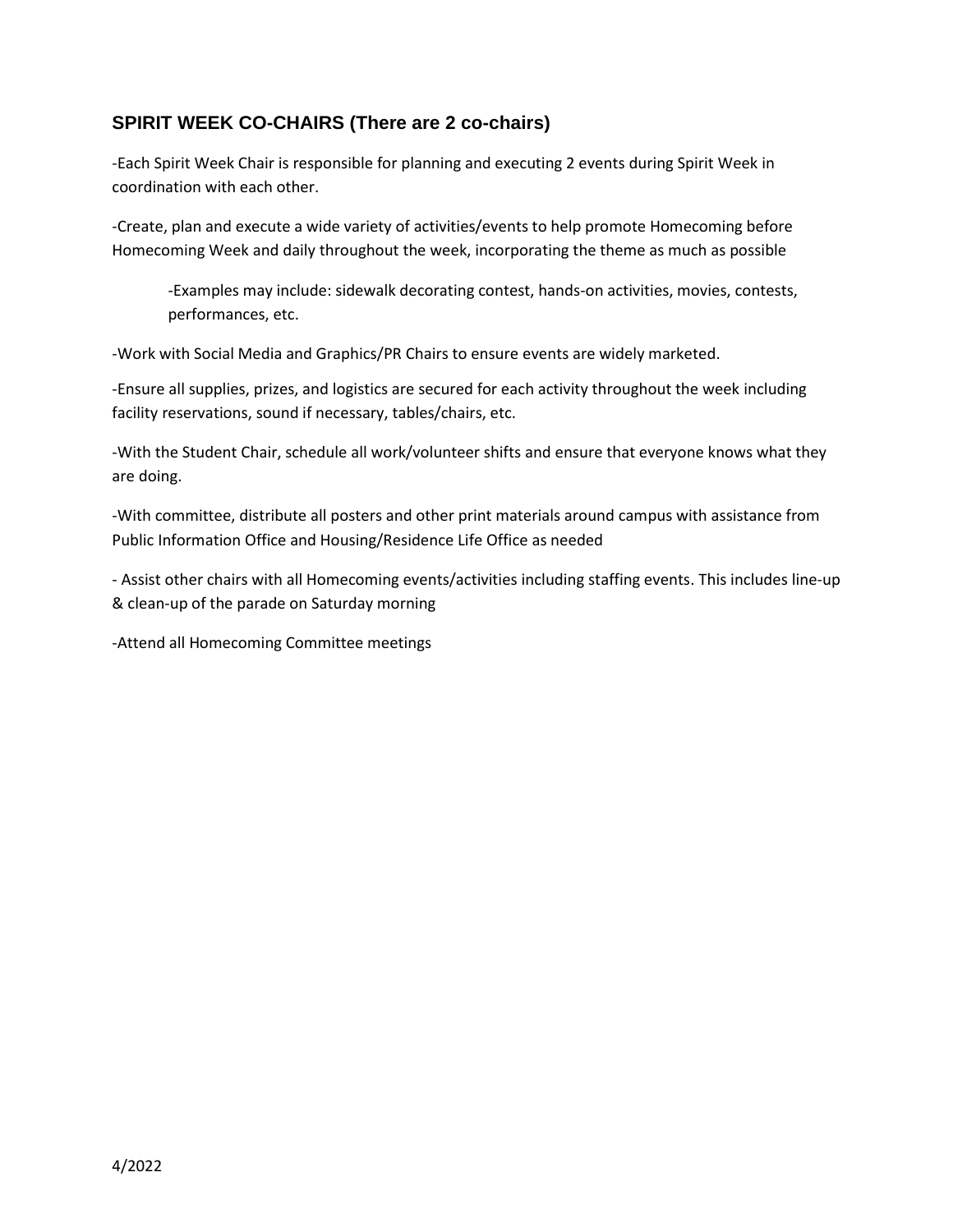#### **PEP FEST CHAIR**

-Plan and coordinate the Friday Pep Fest that happens in conjunction with the Club Fair

-Determine and coordinate food, games/contests, prizes, other events and coordinate all logistics. Work with football coaches to have players help serve the food.

-Invite speakers and guests to speak/perform at the Pep Fest (Cheer Team, Dance Team, President, Athletics coaches/teams). Cheer Team usually emcees the Pep Fest.

-Write the script for the Pep Fest including announcement of Homecoming Court, medallion hunt winners, Homecoming Committee, and any other contest winners.

-Meet with KQAL staff who will be at the Club Fair playing music to talk about the event and what we need them to announce. Write a script/talking points for them.

-If doing an eating contest, create competitive and non-competitive categories—don't make them gender-based.

-Work hand-in-hand with Parade Chair to ensure smooth pre-planning and logistical details are taken care of for both events

-Create a fun atmosphere to elevate school spirit leading into Homecoming Weekend

-With committee, distribute all posters and other print materials around campus with assistance from Public Information Office and Housing/Residence Life Office as needed

- Assist other chairs with all Homecoming events/activities including staffing events. This includes line-up & clean-up of the parade on Saturday morning